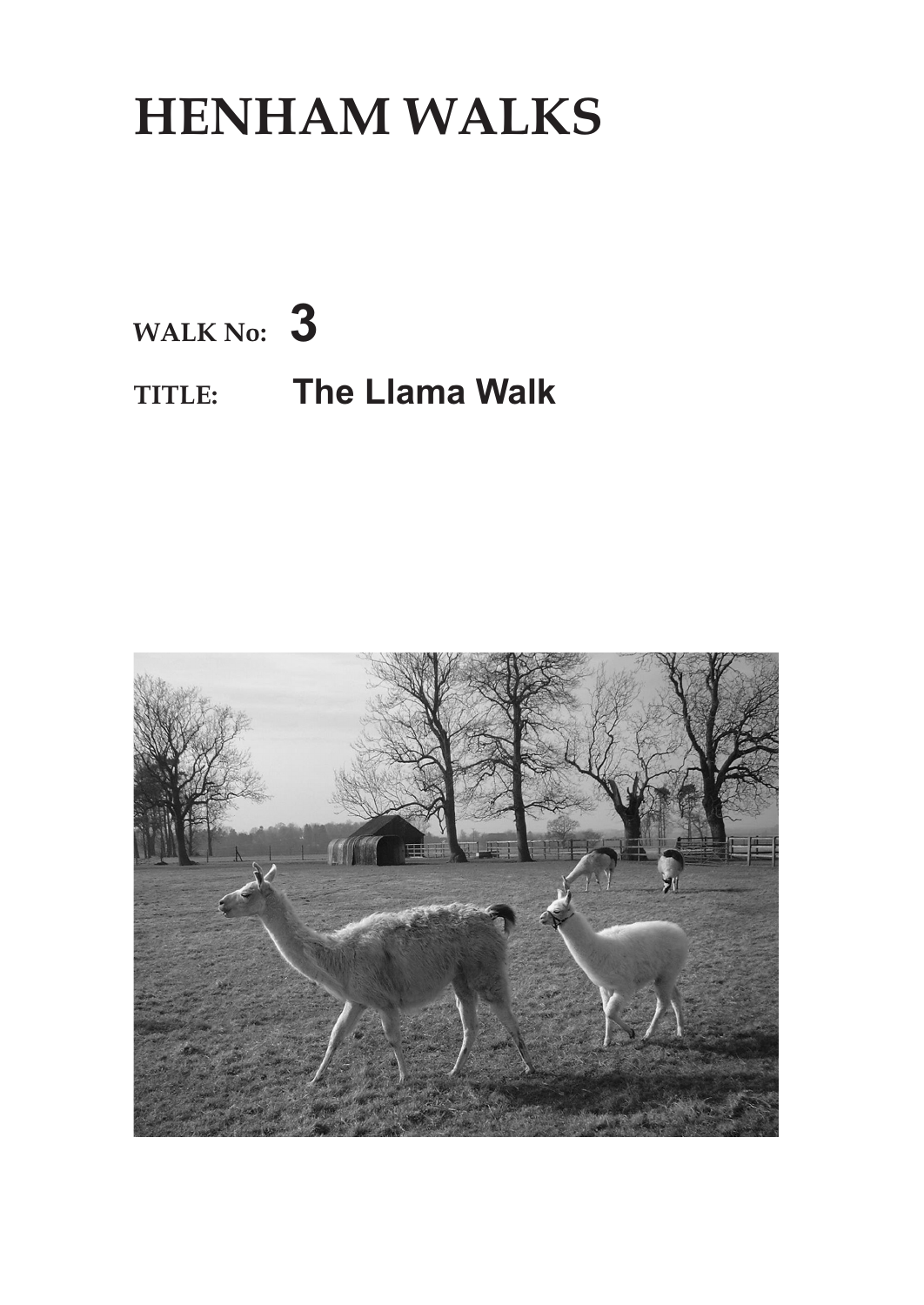## **Walk 3. The Llama Walk**

Suitability: All, and push-chairs with wide wheels. Time: 45 - 60 minutes. Short walk 15 - 20 minutes. Condition: Firm, may be muddy after rain.

From the War Memorial walk west towards the church. Pass the church and the thatched cottage called 'Long Yards' on your left and Bird's Farm on the right. Take the next footpath on the right and walk to the bridge at point A.

#### ShortWalk

At point A turn sharp right and follow the footpath to the left of the hedge until you reach a two-plank bridge with handrail on your right. Cross over and continue walking up the side of the field. You will exit onto the main village road with a pond on your immediate right. Turn right and walk past the village shop towards the War Memorial. This walk used to be known as going *"up Sparries Lane and down Ducketts".*

### MainWalk

At point A continue on the track,walking away from the fishing lake, up the incline to Henham Lodge Farm passing the old fuel pump on right. Proceed between the converted farm buildings, dated 1864, and walk straight ahead towards the farmhouse pond where you may see some rare types of duck. N.B. The pond is private property.

Turn right onto the farm drive passing paddocks on your right where you may see llamas. Continue down the drive which provides a view towards Henham village until you reach the road. Turn right and walk towards the village.

Pass the first of the village ponds on your right and Woodend Green on your left with its avenue of horse chestnuts and continue back to the War Memorial.